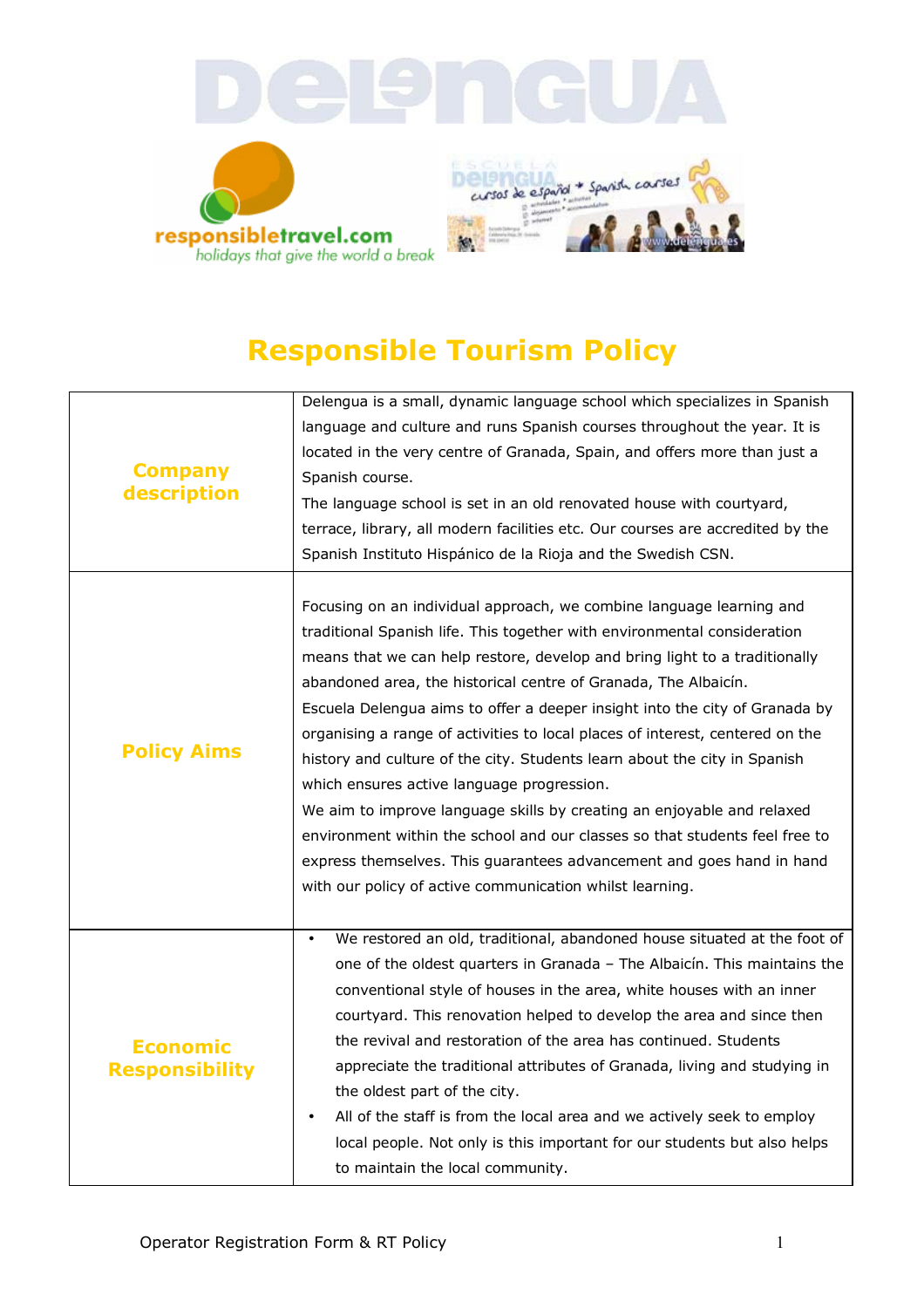





|                       | Cultural activities are free of charge for students, except entrance fees.       |
|-----------------------|----------------------------------------------------------------------------------|
|                       | They are all guided by our teachers who are from the local community.            |
|                       | This ensures that students actively learn whilst finding out more about          |
|                       | the area. This is integral to our main teaching method - communication           |
|                       | via learning.                                                                    |
|                       | The accommodation that we use outside the school is all privately                |
|                       | owned by local people and we always look for accommodation in the                |
|                       | local community.                                                                 |
|                       | We advise our students to use local shops and markets. Close to the<br>$\bullet$ |
|                       | school there is a wealth of shops selling local products, souvenirs and          |
|                       | produce that the students are encouraged to visit.                               |
|                       |                                                                                  |
|                       | We use only recycled paper in the office and in all classes. Waste paper         |
|                       | is always recycled.                                                              |
|                       | Wherever possible we rely on local transport or walk to local attractions        |
|                       | and places of interest. This offers a better view of the city as well as         |
|                       | reducing emissions.                                                              |
|                       | All of the toilet systems within the school operate using a water<br>$\bullet$   |
|                       | reduction method. This is important in Spain as at times we experience           |
|                       | periods of water shortage.                                                       |
|                       | The students are told how to reduce water consumption e.g. taking a<br>$\bullet$ |
|                       | shower instead of a bath and to collectively washing dishes, making hot          |
| <b>Environmental</b>  | drinks etc. They are also encouraged to recycle as there are many                |
| <b>Responsibility</b> | recycling points in Granada - more or less the same distance as the              |
|                       | normal refuge systems.                                                           |
|                       | The school organises daily trips that are all local places of interest for       |
|                       | example local museums, galleries, houses etc. The activities range from          |
|                       | the obvious to the more unassuming for example potters and guitar                |
|                       | builders. This helps the local community flourish and the students also          |
|                       | have a better understanding of Granada, its history and culture.                 |
|                       | The lights in the main area of the school operate using a time delay<br>٠        |
|                       | system that automatically switches them off. This reduces energy                 |
|                       | consumption within the school.                                                   |
|                       | The computers are never left on standby after school hours and we<br>$\bullet$   |
|                       | encourage students to shut them down as soon as they have finished               |